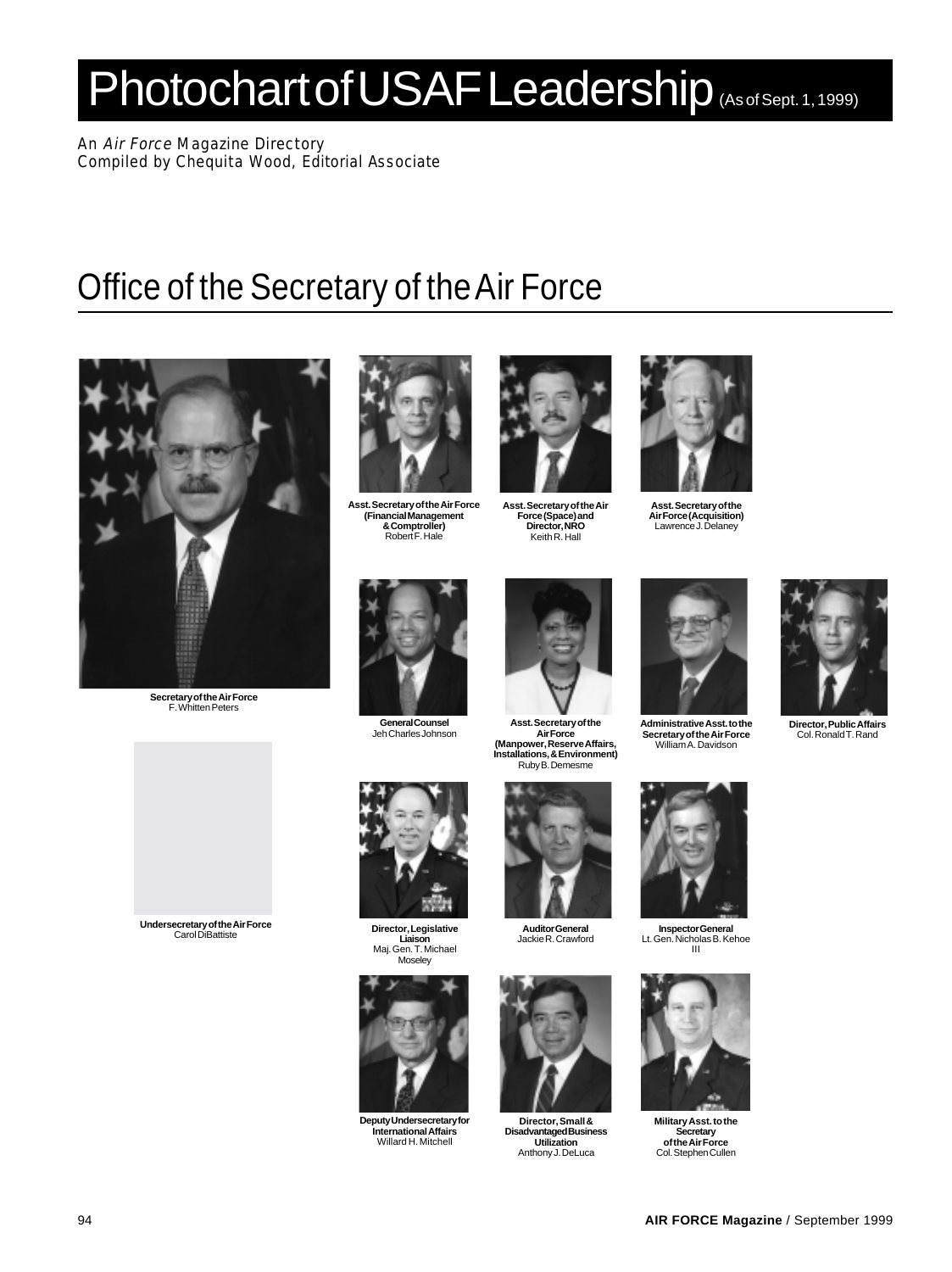### The United States Air Force Air Staff



**Chief of Staff** Gen. Michael E. Ryan



**Asst. Vice Chief of Staff**



**Director, Security Forces** Brig. Gen. Richard A. Coleman Jr.



Lt. Gen. William J. Begert **Chief Master Sergeant of the Air Force** CMSAF Frederick J. "Jim" Finch



**Director, Communications & Information** Lt. Gen. William J. Donahue



**Chief of Air Force Reserve** Maj. Gen. James Sherrard III







**Vice Chief of Staff** Gen. Lester L. Lyles



**Chief Scientist** Daniel E. Hastings



**Co-chair, USAF Scientific Advisory Board** William F. Ballhaus Jr.



**Director, Test & Evaluation**



**Co-chair, USAF Scientific Advisory Board** Natalie W. Crawford



John T. Manclark **Surgeon General** Lt. Gen. Charles H. Roadman II Maj. Gen. William J. Dendinger





**Director, Air National Guard** Maj. Gen. Paul A. Weaver Jr.



**Judge Advocate General** Maj. Gen. William A. Moorman



**Chief of Chaplain Service**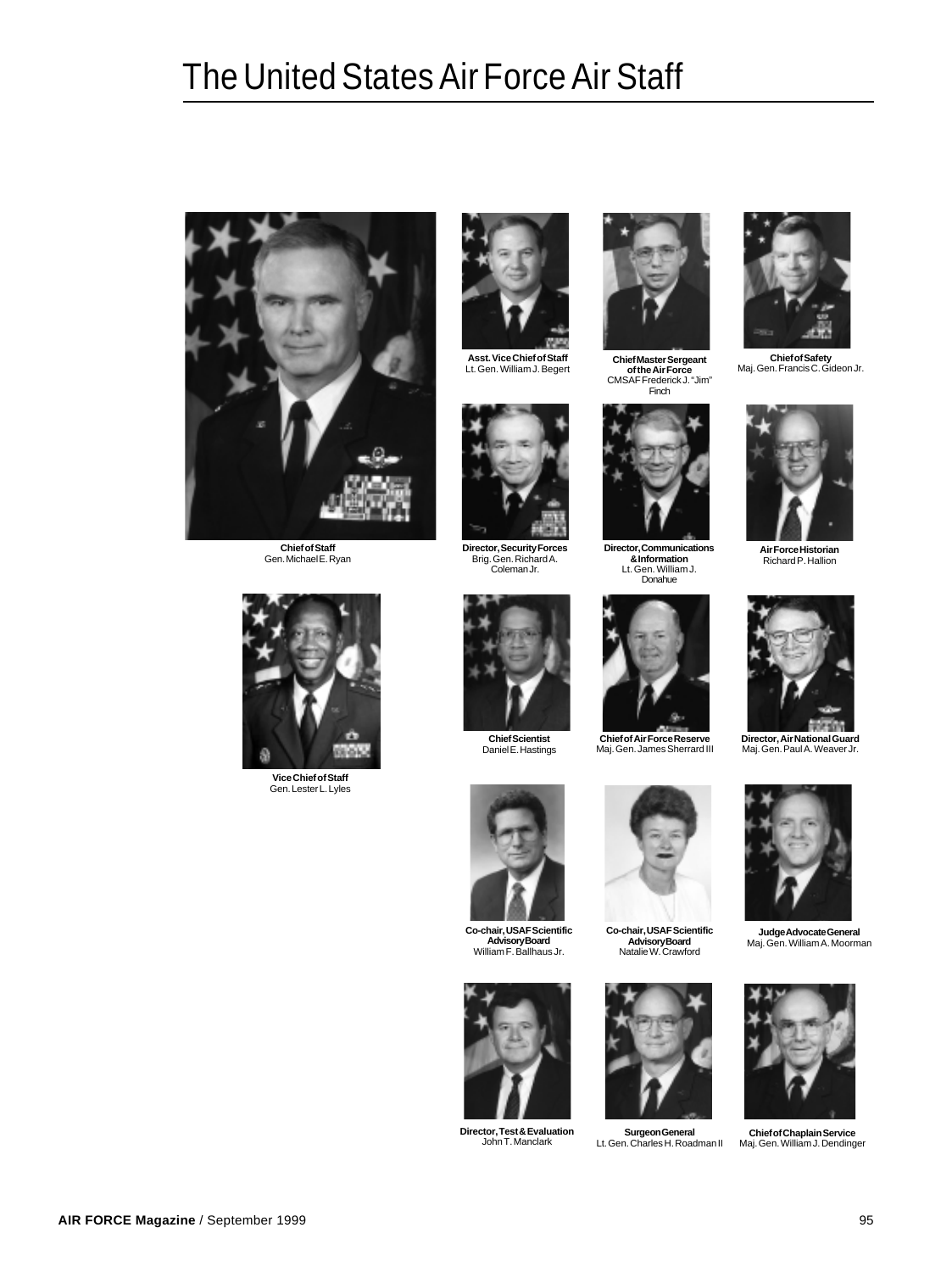## Deputy Chiefs of Staff

**Deputy Chief of Staff, Air & Space Operations** Lt. Gen. Marvin R. Esmond





**Control** Maj. Gen. Kenneth W. Hess



**Director, Operational Requirements** Maj. Gen. Bruce A. Carlson



**Surveillance, & Reconnaissance**<br>Brig. Gen. Glen D. Shaffer



**Director, Operations & Training**<br>Maj. Gen. Michael S. Kudlacz



**Director, Joint Matters** Maj. Gen. Richard E. Brown III



**Director, Weather** Brig. Gen. Fred P. Lewis



**Director, Nuclear & Counterproliferation** Brig. Gen. Timothy J. McMahon



**Implementation** Maj. Gen. William S. Hinton Jr.

**Deputy Chief of Staff, Installations & Logistics** Lt. Gen. John W. Handy



**Civil Engineer** Maj. Gen. (sel.) Earnest O. Robbins II



**Director, Transportation** Brig. Gen. Quentin L. Peterson



**Director, Maintenance** Maj. Gen. Scott C. Bergren



**Director, Services** Arthur J. Myers



**Director, Plans & Integration** Susan A. O'Neal



**Director, Supply** Brig. Gen. (sel.) Robert E. Mansfield Jr.

**Deputy Chief of Staff, Personnel** Lt. Gen. Donald L. Peterson





**Director, Personnel Force Development** Elizabeth T. Corliss



**Director, Personnel Force Management** Maj. Gen. Susan L. Pamerleau



**Director, Personnel Resources** Brig. Gen. John F. Regni

**Deputy Chief of Staff, Plans & Programs** Lt. Gen. Roger G. DeKok



**Director, Programs** Maj. Gen. Stephen B. Plummer



**Strategic Planning** Maj. Gen. Norton A. Schwartz



**Director, Manpower, Organization, & Quality** Brig. Gen. Michael C. McMahan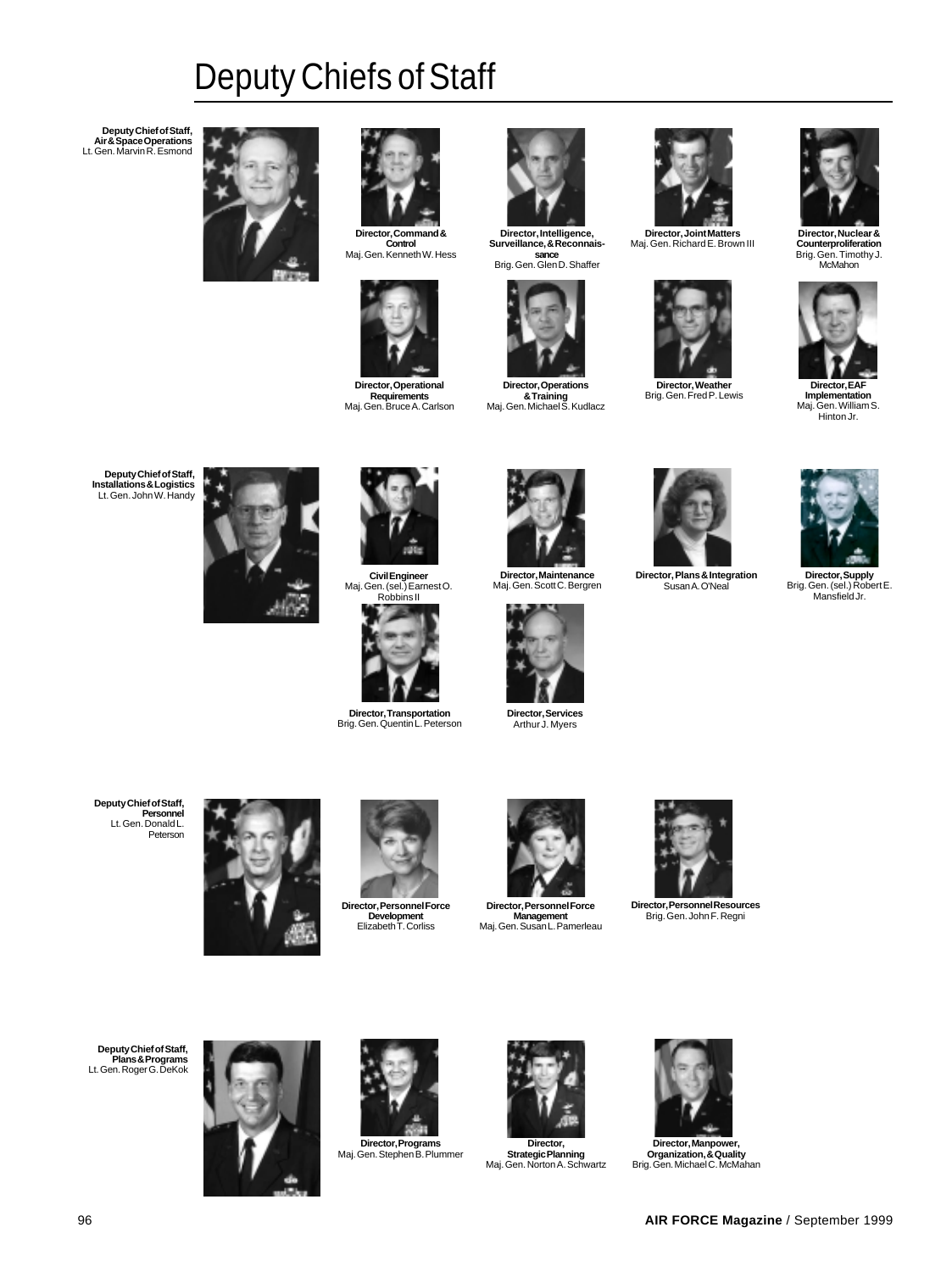### Air Force Acquisition System

**Asst. Secretary of the Air Force for Acquisition** Lawrence J. Delaney



**Principal Deputy Asst. Secretary of the Air Force for Acquisition** Lt. Gen. Gregory S. Martin

**Principal Deputy Asst. Secretary for Acquisition & Management** Darleen A. Druyun

**Program Executive Officers**

**Airlift & Trainers** Brig. Gen. Robert W. Chedister

**Command & Control Programs** Brig. Gen. Craig P. Weston

**Fighter & Bomber Programs** Maj. Gen. Claude M. Bolton Jr.

**Mission Area Directors**

**Global Power** Maj. Gen. Raymond P. Huot

**Global Reach** Maj. Gen. Arthur J. Lichte **Logistics Information Systems** Oscar A. Goldfarb

**Space Programs** Brent R. Collins

**Weapons** Joseph G. Diamond

**Information Dominance** Brig. Gen. David A. Nagy

**Space & Nuclear Deterrence** Brig. Gen. John L. Clay

## Major Commands

#### Air Combat Command Hq. Langley AFB, Va.



Gen. Ralph E. Eberhart

**Vice Commander** Lt. Gen. Thomas J. Keck

**12th Air Force** Lt. Gen. Lansford E. Trapp Jr.\* Davis–Monthan AFB, Ariz.

Lt. Gen. Ronald C. Marcotte Barksdale AFB, La. **9th Air Force** Lt. Gen. Hal M. Hornburg Shaw AFB, S.C.

**1st Air Force (ANG)** Maj. Gen. Larry K. Arnold Tyndall AFB, Fla.

**8th Air Force**

**Air Warfare Center** Maj. Gen. Glen W. Moorhead III Nellis AFB, Nev.

**Aerospace Command & Control & Intelligence, Surveillance, & Recon. Center** Maj. Gen. Gerald F. Perryman Jr. Langley AFB, Va.

\*To be PACAF vice commander

**Aeronautical Systems Center<br>Lt. Gen. Robert F. Raggio<br>Wright–Patterson AFB, Ohio** 

**Air Armament Center** Maj. Gen. Michael C. Kostelnik

Eglin AFB, Fla.

### Air Education and Training Command

Hq. Randolph AFB, Texas



**Commander** Gen. Lloyd W. "Fig" .<br>wton

**Vice Commander** Lt. Gen. David W. McIlvoy

> **2nd Air Force** Maj. Gen. Andrew J. Pelak Jr. Keesler AFB, Miss.

**19th Air Force**<br>Maj. Gen. Steven R. Polk<br>Randolph AFB, Texas

#### **Air Force Recruiting Service** Brig. Gen. Peter U. Sutton Randolph AFB, Texas

**Air University** Lt. Gen. Lance W. Lord Maxwell AFB, Ala.

**Wilford Hall USAF Medical Center (59th Medical Wing)** Maj. Gen. Earl W. Mabry II Lackland AFB, Texas

#### Air Force Materiel Command Hq. Wright–Patterson AFB, Ohio



**Commander** Gen. George T. Babbitt

**Vice Commander** Lt. Gen. Stewart E. **Cranston** 

> **Space & Missile Systems Center** Lt. Gen. Eugene L. Tattini Los Angeles AFB, Calif.

**Arnold Engineering Development Center** Col. Michael L. Heil Arnold AFB, Tenn.

**Ogden Air Logistics Center** Maj. Gen. Richard H. Roellig Hill AFB, Utah

**Oklahoma City Air Logistics Center** Maj. Gen. Michael E. Zettler Tinker AFB, Okla.

**Sacramento Air Logistics Center** Brig. Gen. Michael P.

Wiedemer McClellan AFB, Calif. **San Antonio Air Logistics**

**Center** Maj. Gen. Paul L. Bielowicz Kelly AFB, Texas

**Warner Robins Air Logistics Center** Maj. Gen. Richard N. **Goddard** Robins AFB, Ga.

**Air Force Research Laboratory** Maj. Gen. Richard R. Paul

Wright–Patterson AFB, Ohio **Aerospace Maintenance &**

**Regeneration Center** Col. Gregory O. Stanley Davis–Monthan AFB, Ariz.

**Air Force Security Assistance Center** Maj. Gen. David R. Love Wright–Patterson AFB, Ohio

**Joint Logistics Systems Center** Lorna Estep Wright–Patterson AFB, Ohio

**Air Force Office of Scientific Research** Joseph F. Janni Bolling AFB, D.C.

**US Air Force Museum** Charles D. Metcalf Wright–Patterson AFB, Ohio

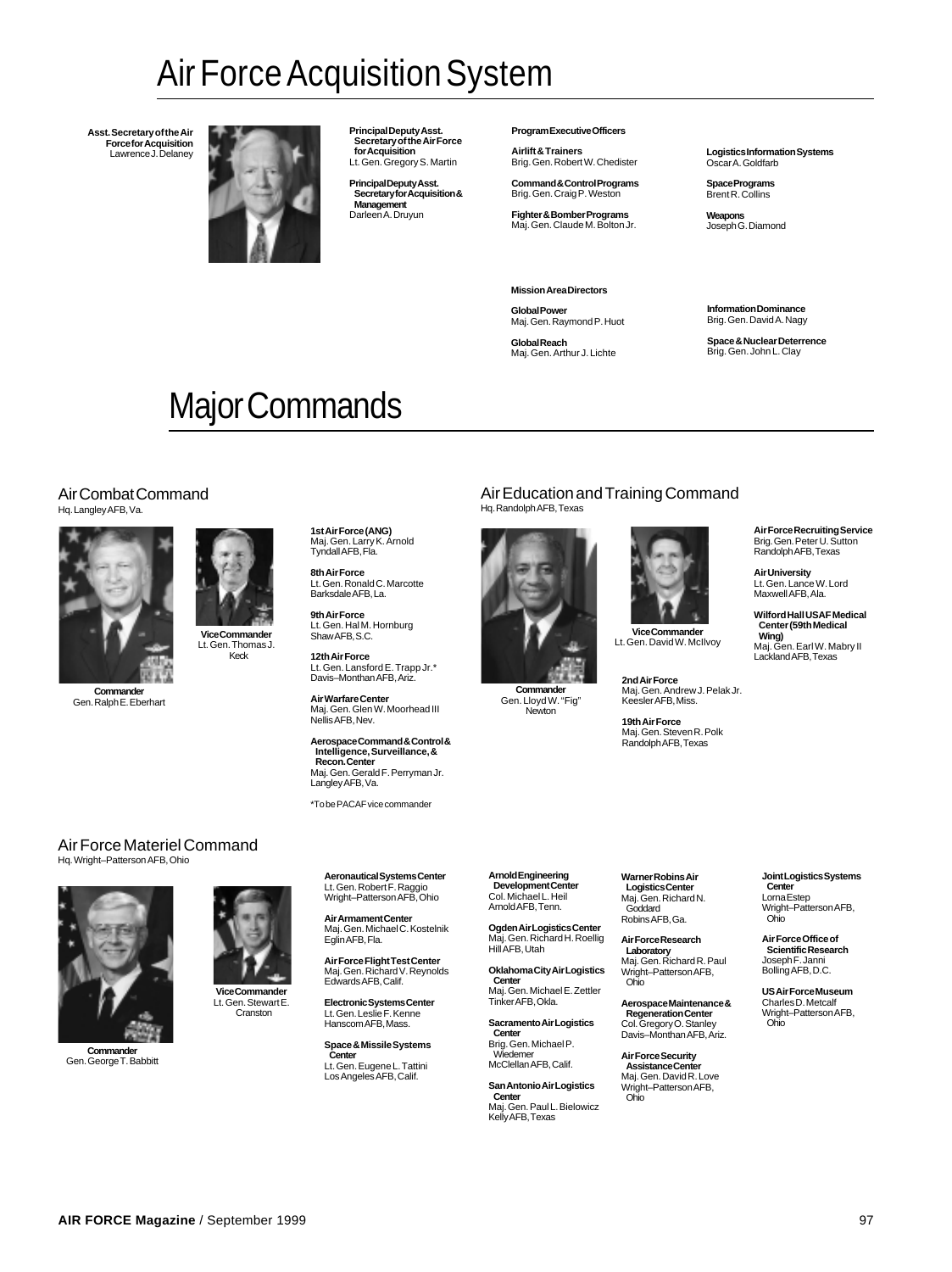### Major Commands

#### Air Force Reserve Command Hq. Robins AFB, Ga.



Maj. Gen. James E. Sherrard III

**Vice Commander**

Maj. Gen. David R. Smith

**4th Air Force** Maj. Gen. Wallace W. Whaley March ARB, Calif.

**10th Air Force**<br>Brig. Gen. John A. Bradley<br>NAS Fort Worth JRB, Carswell Field, Texas

**22nd Air Force** Maj. Gen. John J. Batbie Jr. Dobbins ARB, Ga.

#### Air Force Space Command Hq. Peterson AFB, Colo.



**Commander** Gen. Richard B. Myers



**Vice Commander** Lt. Gen. (sel.) Donald G. Cook

**14th Air Force** Maj. Gen. Robert C. Hinson Vandenberg AFB, Calif.

**20th Air Force** Maj. Gen. Thomas H. Neary F.E. Warren AFB, Wyo.

**Space Warfare Center** Brig. Gen. Gary R. Dylewski Schriever AFB, Colo.

#### Air Force Special Operations Command Hq. Hurlburt Field, Fla.



**Commander** Lt. Gen. Maxwell C. Bailey

**Vice Commander** Brig. Gen. David L. Johnson

**Vice Commander** Lt. Gen. Charles R. Heflebower\*

**16th Special Operations Wing** Brig. Gen. (sel.) Donald C. Wurster Hurlburt Field, Fla.

**352nd Special Operations Group** Col. John W. Zahrt RAF Mildenhall, UK

**353rd Special Operations Group** Col. Mike Byers Kadena AB, Japan

**720th Special Tactics Group** Col. Jeff Buckmelter Hurlburt Field, Fla.

**USAF Special Operations School** Col. Brian Maher Hurlburt Field, Fla.

#### Air Mobility Command Hq. Scott AFB, Ill.



**Commander**

Gen. Charles T. Robertson Jr.

**Vice Commander** Lt. Gen. Walter S. Hogle Jr.

**Tanker Airlift Control Center** Maj. Gen. (sel.) John D. Becker Scott AFB, III.

**15th Air Force** Lt. Gen. John B. Sams Jr. Travis AFB, Calif. **21st Air Force** Maj. Gen. John D. Hopper Jr. McGuire AFB, N.J. **Air Mobility Warfare Center** Maj. Gen. Silas R. Johnson

Ft. Dix, N.J.

#### Pacific Air Forces Hq. Hickam AFB, Hawaii



**Commander** Gen. Patrick K. Gamble

**5th Air Force** Lt. Gen. Paul V. Hester Yokota AB, Japan

**7th Air Force** Lt. Gen. Joseph E. Hurd Osan AB, South Korea

**11th Air Force** Lt. Gen. Thomas R. Case Elmendorf AFB, Alaska

**13th Air Force** Maj. Gen. Daniel M. Dick Andersen AFB, Guam

#### United States Air Forces in Europe Hq. Ramstein AB, Germany



**Commander** Gen. John P. Jumper

**Vice Commander** Lt. Gen. Charles R. Holland **3rd Air Force** Maj. Gen. Joseph H. Wehrle Jr. RAF Mildenhall, UK

**16th Air Force** Lt. Gen. Michael C. Short Aviano AB, Italy

\*To be 7th AF commander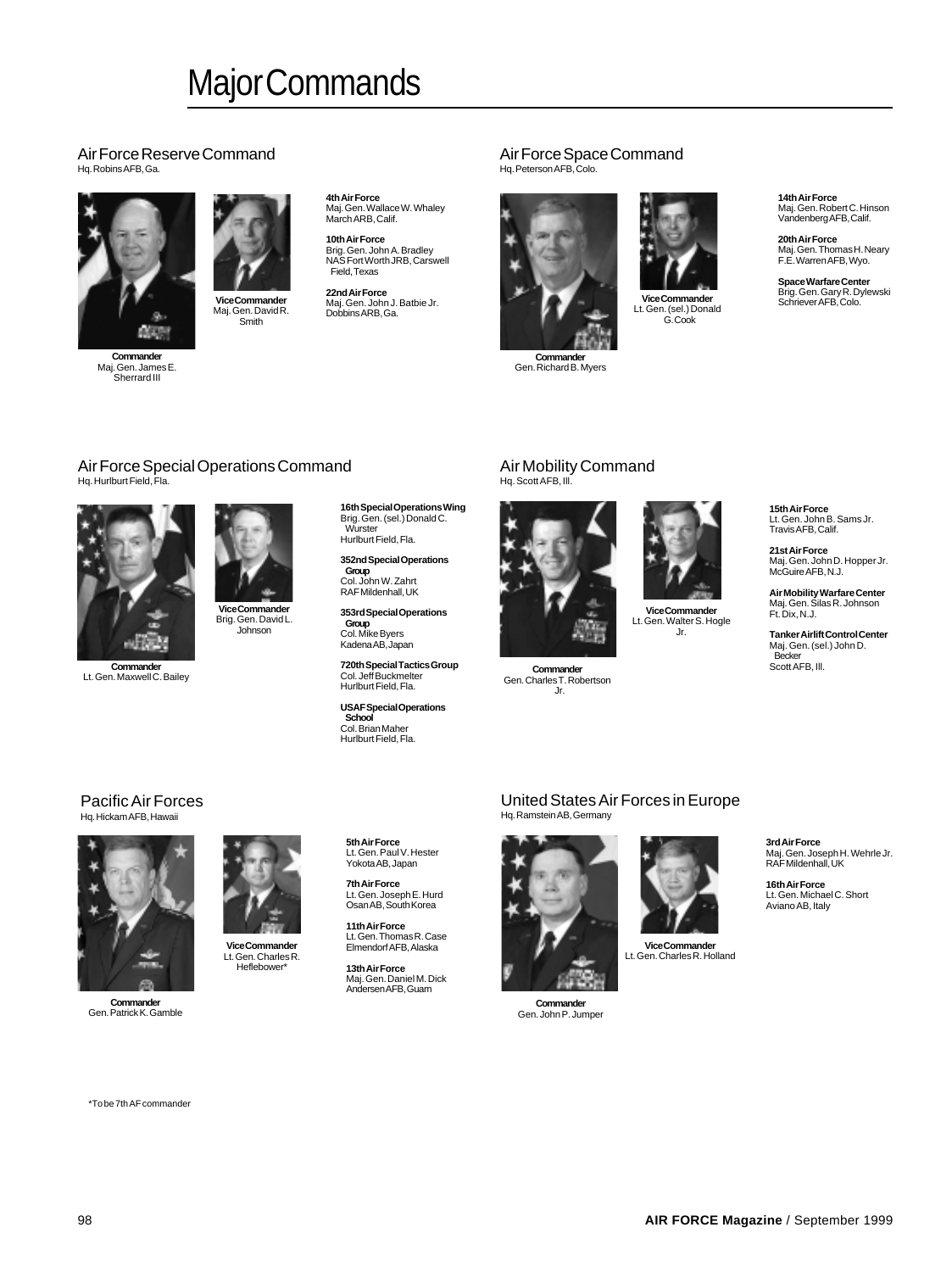### Command Chief Master Sergeants



**CMSgt. Kevin Estrem** Air Combat Command Langley AFB, Va.



**CMSgt. Ronald W. Crowl** Pacific Air Forces Hickam AFB, Hawaii



**CMSgt. Kenneth E. Hair** Air Education and Training Command Randolph AFB, Texas



**CMSgt. Kenneth W. Casey** United States Air Forces in Europe Ramstein AB, Germany



**CMSgt. Marc A. Mazza** Air Force Materiel Command Wright–Patterson AFB, Ohio



**CMSgt. Gary R. Broadbent** Air National Guard Andrews AFB, Md.



**CMSgt. Billy Blackburn** Air Force Reserve Command Robins AFB, Ga.



**CMSgt. Raymond G. Carter** Air Force Office of Special Investigations Andrews AFB, Md.



**CMSgt. Dennis L. Fritz** Air Force Space Command Peterson AFB, Colo.



**CMSgt. David Hill** Air Intelligence Agency Kelly AFB, Texas **CMSgt. Larry D. Palmer**



Air Force Special Operations Command Hurlburt Field, Fla.

11th Wing Bolling AFB, D.C.

**CMSgt. Kenneth F. Van Holbeck** Air Mobility Command Scott AFB, Ill.



**CMSgt. Mike L. Myers** United States Air Force Academy Colorado Springs, Colo.

## Field Operating Agencies

Air Force Agency for Modeling and Simulation Orlando, Fla.



**Commande** Col. Ricky R. Ales

Air Force Center for Quality and Management Innovation Randolph AFB, Texas



**Commander** Col. Candace C. Abbott

Air Force Historical Research Agency Maxwell AFB, Ala.



**Commander** Col. William E. Mathis

Air Force Audit Agency Washington



**Auditor General** Jackie R. Crawford

Air Force Civil Engineer Support Agency Tyndall AFB, Fla.



**Commander** Col. Bruce R. Barthold

Air Force History Support Office Washington



**Commander** Col. Lynn Maggio

Air Force Base Conversion Agency Arlington, Va.



**Director** Albert F. Lowas Jr.

Air Force Cost Analysis Agency Arlington, Va.



**Executive Director** Joseph T. Kammerer

Air Force Inspection **Agency** Kirtland AFB, N.M.



**Commander** Col. Fred K. Wall

Air Force Center for **Environmental Excellence** Brooks AFB, Texas



Gary M. Erickson

#### Air Force Flight Standards Agency Andrews AFB, Md.



**Commander** Col. Richard P. Packard

Air Force Legal Services Agency Bolling AFB, D.C.



**Commander** Col. James Swanson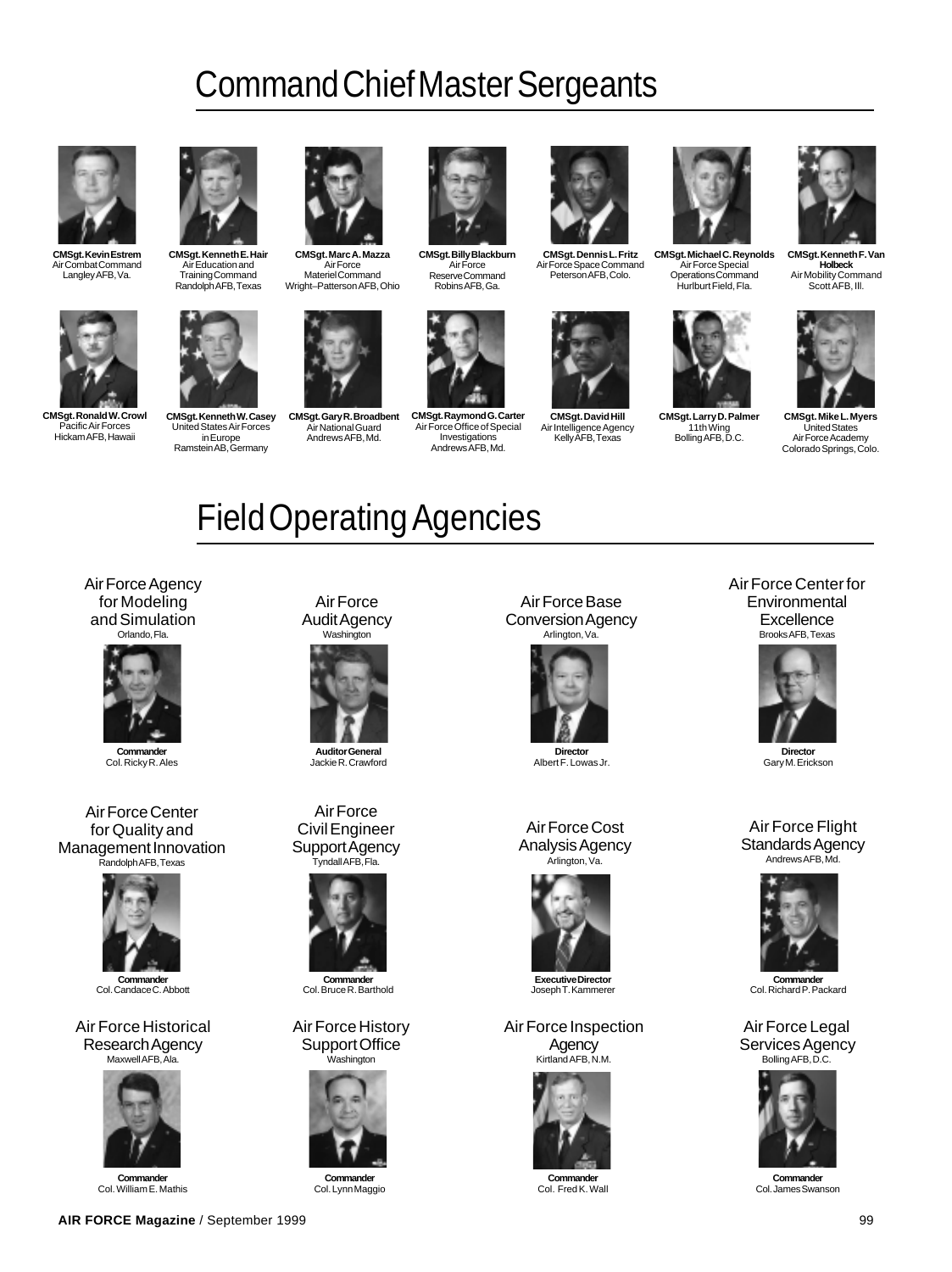### Field Operating Agencies (continued)

Air Force Logistics Management Agency Maxwell AFB, Gunter Annex, Ala.



**Commander** Col. Richard M. Bereit

#### Air Force Office of Special Investigations Bolling AFB, D.C.



**Commander** Brig. Gen. Francis X. Taylor

Air Force Program Executive Office Washington



**Air Force Acquisition Executive** Lawrence J. Delaney

Air Force Security Forces Center Lackland AFB, Texas



**Commander** Brig. Gen. Richard A. Coleman Jr.

Air Intelligence Agency



**Commander** Maj. Gen. John R. Baker

Air Force Medical Operations Agency Bolling AFB, D.C.



Maj. Gen. Paul K. Carlton Jr.

#### Air Force Operations Group Washington



Col. Dave P. Jones

Air Force Real Estate Agency Bolling AFB, D.C.



**Director** William E. Edwards



**Commander** Col. Horace L. Larry

Air Force

Air National Guard Readiness Center Washington



**Commander** Brig. Gen. Craig R. McKinley

Air Force Medical Support Agency Brooks AFB, Texas



#### Air Force Personnel Center Randolph AFB, Texas



**Commander** Maj. Gen. Donald A. Lamontagne

Air Force Review Boards Agency Andrews AFB, Md.



**Director** Joe G. Lineberger

Air Force Technical Applications Center Patrick AFB, Fla.



**Commander** Col. Harold J. Beatty

Joint Combat Rescue Agency Langley AFB, Va.

**Commander** Col. Kurt A. Cichowski

Air Force Studies and Analyses Agency Washington



**Commander** Col. Denver L. Pletcher

#### Air Force News Agency Kelly AFB, Texas



Col. Sidney Brandler **Commander** Col. Harold J. Smarkola Jr.

#### Air Force Personnel Operations Agency Washington<sup>'</sup>



**Commander** Brig. Gen. John F. Regni

Air Force Safety Center Kirtland AFB, N.M.



**Commander** Maj. Gen. Francis C. Gideon Jr.

Air Force Weather Agency Offutt AFB, Neb.



**Commander** Col. Charles W. French

Joint Services Survival, Evasion, Resistance, and Escape Agency Ft. Belvoir, Va.



**Commander** Col. J. Mike Bergstresser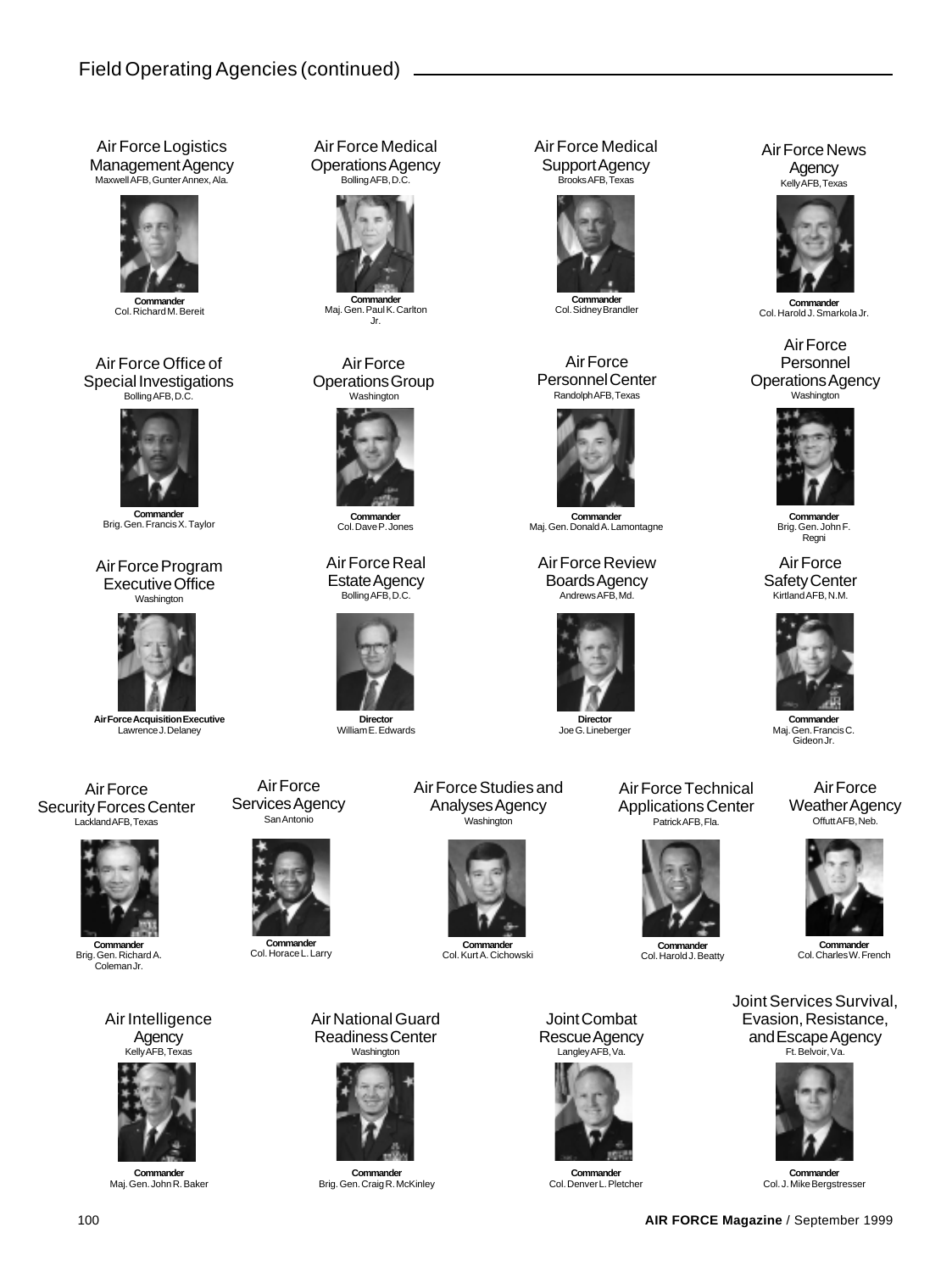### Direct Reporting Units

Air Force Communications and Information Center Washington



**Commander** Lt. Gen. William J. Donahue

United States Air Force Academy Colorado Springs, Colo.



**Supe** Lt. Gen. Tad J. Oelstrom

Air Force Doctrine Center Maxwell AFB, Ala.



**Commander** Maj. Gen. Timothy A. Kinnan

11th Wing Bolling AFB, D.C.

**Commander** Col. Duane W. Deal

Air Force Operational Test and Evaluation Center Kirtland AFB, N.M.



**Commander** Maj. Gen. Jeffrey G. Cliver

### Air Force Generals Serving in Joint and International Assignments

#### Office of the Secretary of Defense

**Maj. Gen. James E. Andrews** DASD for Reserve Affairs (Readiness, Training, & Mobilization)

**Maj. Gen. Wilfred Hessert** Executive Officer, Reserve Force Policy Board, and Military Advisor to the Chairman, RFPB

**Maj. Gen. Herbert M. Ward** Director, Special Programs, USD Acquisition & Technology

**Brig. Gen. (sel.) John H. Folkerts** DASD, Special Operations & Low Intensity Conflict, USD, Policy

**Brig. Gen. John L. Hudson** Deputy Director, Joint Strike Fighter Program, USD, Acquisition & **Technology** 

**Brig. Gen. Howard J. Mitchell**<br>National Security Space Architect, ASD, C<sup>3</sup>l

#### Department of Defense Agencies

**Lt. Gen. Michael V. Hayden** Director, National Security Agency Ft. Meade, Md.

**Lt. Gen. Ronald T. Kadish** Director, Ballistic Missile Defense Organization

**Maj. Gen. John H. Campbell** Vice Director, Defense Information Systems Agency Arlington, Va.

**Maj. Gen. Robert S. Dickman**<br>Director, Office of Architectures, Assessments, & Aquisition, National<br>- Reconnaissance Office Chantilly, Va.

**Maj. Gen. Tiiu Kera** Chief of Staff, Operations Directorate, National Security Agency Ft. Meade, Md.

**Brig. Gen. (sel.) Frank G. Klotz** US Defense Attaché Designate Moscow, Russia

**Maj. Gen. Timothy P. Malishenko** Commander, Defense Contract Management Command Defense Logistics Agency Ft. Belvoir, Va.

**Maj. Gen. William F. Moore** Deputy Director, Defense Threat Reduction Agency Dulles, Va.

**Brig. Gen. Richard W. Davis** Deputy for Theater Air & Missile Defense Ballistic Missile Defense Organization

**Brig. Gen. Gary L. Salisbury**<br>Deputy Director, Engineering & Interoperability<br>Defense Information Systems Agency Arlington, Va.

**Brig. Gen. Mary L. Saunders** Commander, Defense Supply Center Columbus Defense Logistics Agency Columbus, Ohio

**Brig. Gen. Andrew W. Smoak**<br>Director, Customer Support Office<br>National Imagery & Mapping Agency<br>Reston, Va.

**Brig. Gen. Joseph B. Sovey**<br>Director, Imagery Systems Acquisition and Operations, NRO<br>Chantilly, Va.

#### Joint Chiefs of Staff

**Gen. Joseph W. Ralston** Vice Chairman, Joint Chiefs of Staff **Gen. Michael E. Ryan** Chief of Staff, United States Air Force

**Lt. Gen. Frank B. Campbell** Director, Force Structure, Resources, & Assessment **Lt. Gen. Robert H. Foglesong** Assistant to Chairman, Joint Chiefs of Staff

(To be 12th AF commander)

**Lt. Gen. John L. Woodward Jr.** Director, Command, Control, Communications, & Computer (C<sup>4</sup>) Systems

**Maj. Gen. John W. Brooks** Way. Con. Commercial

**Maj. Gen. Robert A. McIntosh** Asst. to Chairman for Reserve Affairs

**Maj. Gen. Garry R. Trexler** Vice Director, Joint Staff

**Maj. Gen. Charles F. Wald** Vice Director, Strategic Plans & Policy

**Brig. Gen. Patrick O. Adams** Director, Manpower & Personnel

**Brig. Gen. Russell J. Anarde** Deputy Director, Operations, National Military Command Center

**Brig. Gen. Richard B. Bundy** Vice Director, Operational Plans & Interoperability

**Brig. Gen. Tommy Crawford** Deputy Director, Operations, National Systems Support

**Brig. Gen. (sel.) Bob D. Dulaney** Asst. Deputy Director, Operations, Current Readiness, & Capabilities

**Brig. Gen. Carol C. Elliott** Director, Intelligence

**Brig. Gen. Theodore W. Lay II** Deputy Director, Politico–Military Affairs

**Brig. Gen. Michael G. Lee** Deputy Director, Operations, National Military Command Center

**Brig. Gen. Bruce A. Wright** Deputy Director, Operations (Information Operations)